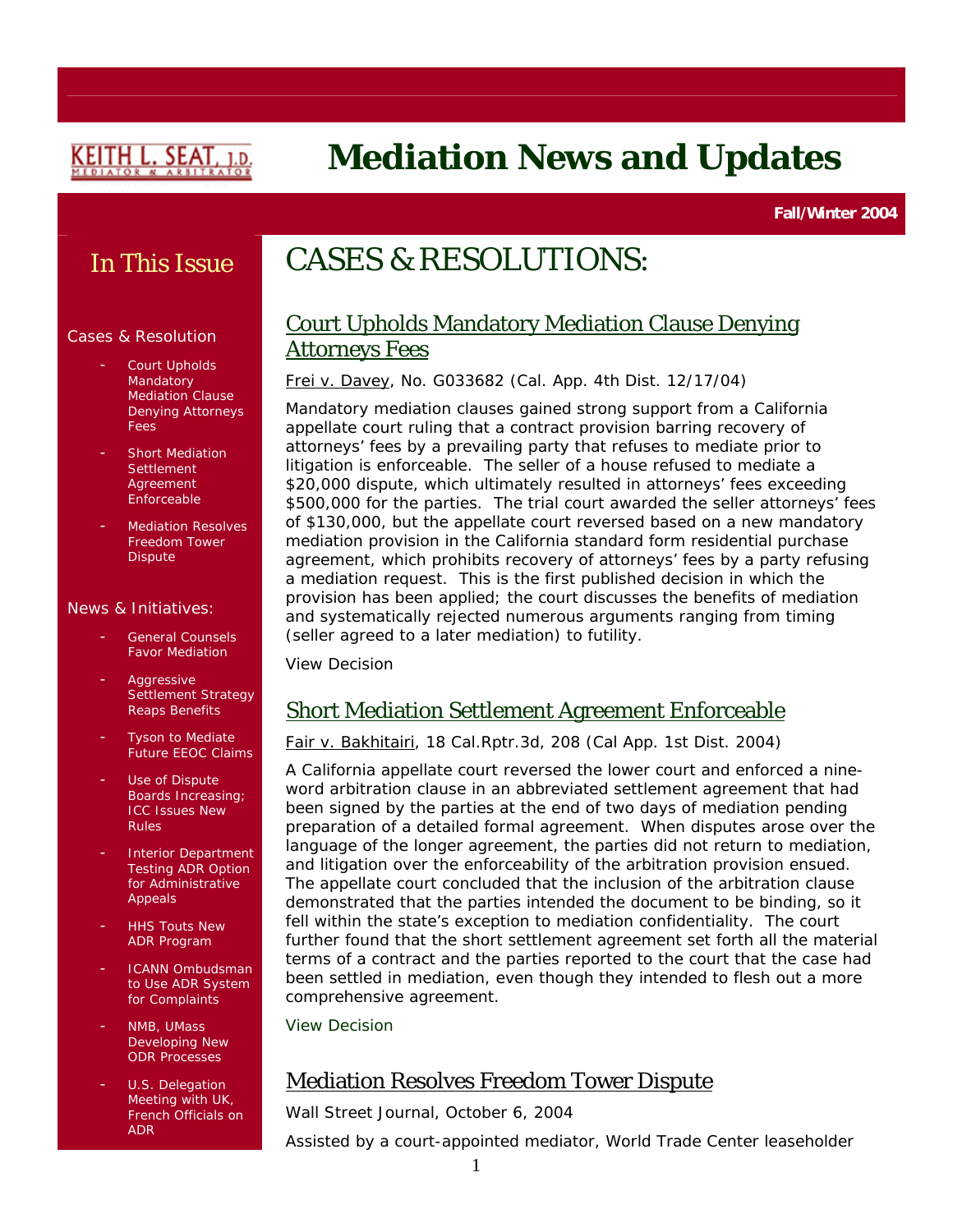- U.S. Encouraging Japan to Use ADR
- Survey Shows Strong Support for Mediation Growth in **Europe**
- **Eleventh Circuit** Project Allows Private-Sector **Mediators**
- New Jersey Is Third State to Adopt Uniform Mediation Act
- **Michigan Encouraging** Mediation in Larger Cases
- Florida to Mediate Hurricane Claims
- California Expands Insurance Mediation Program
- Philadelphia Court Task Force Exploring ADR Expansion
- Wyoming Voters OK ADR for Medical Malpractice Claims
- Doctors Advised that an Apology a Day Keeps the Lawyer Away

Larry Silverstein agreed to pay architect Daniel Libeskind's firm \$370,000 for work on the Freedom Tower. Under the settlement, Libeskind, designer of the master plan for redevelopment of the trade center site, will withdraw his lawsuit claiming Silverstein owed him more than \$843,000 for creative services.

[View Article](http://online.wsj.com/article/0,,BT_CO_20041006_004660,00.html) (Subscription Required)

## NEWS & INITIATIVES:

### General Counsels Favor Mediation

#### Fulbright & Jaworski, 2004

An independent survey of hundreds of general counsels of large corporations on litigation trends reported that mediation is viewed favorably by 60% of corporate counsels, while 15% disfavor it. Seventy percent consider that mediation provides savings, with 6% reporting increase in costs from use of mediation. By contrast, domestic arbitration was viewed favorably by only 43% of respondents, and disfavored by 36%. Forty-seven percent noted savings from use of arbitration, and 9% reported increases in costs from arbitration. In ranking litigation exposure, respondents' top concerns were labor and employment, contract issues, intellectual property, product liability and class actions. The survey purports to be one of the largest of its kind ever conducted.

[View Report](http://www.fulbright.com/index.cfm?fuseaction=correspondence.formfindings)

### Aggressive Settlement Strategy Reaps Benefits

#### *Corporate Counsel*, September 24, 2004

The \$1.5 billion outdoor equipment business Toro Co. uses mediation whenever informal settlement efforts fail, in order to avoid litigation. Toro states it has saved nearly \$100 million in litigation costs since implementing its aggressive settlement strategy in 1991. Toro's systematic approach begins with sympathetic paralegals (who resolve about 70% of claims), and when needed moves to in-house settlement counsel and mediators experienced with Toro's approach. Toro has cut the total cost of each claim from \$115,000 to \$35,000, and hasn't defended a product liability claim in court since 1994.

[View Article](http://www.law.com/jsp/article.jsp?id=1095434457836)

### Tyson to Mediate Future EEOC Claims

#### *Wall Street Journal,* September 15, 2004

Tyson Foods, Inc. became the 62nd U.S. company to sign the U.S. Equal Employment Opportunity Commission's National Universal Agreement to Mediate, agreeing to rely on mediation to resolve future workplace disputes prior to EEOC investigation or litigation. Either the company or the EEOC may opt out of mediation if it believes a matter is inappropriate.

[View Article \(Subscription Required\)](http://online.wsj.com/PA2VJBNA4R/snippet/0,,BT_CO_20040915_005710-search,00.html)

### Use of Dispute Boards Increasing; ICC Issues New Rules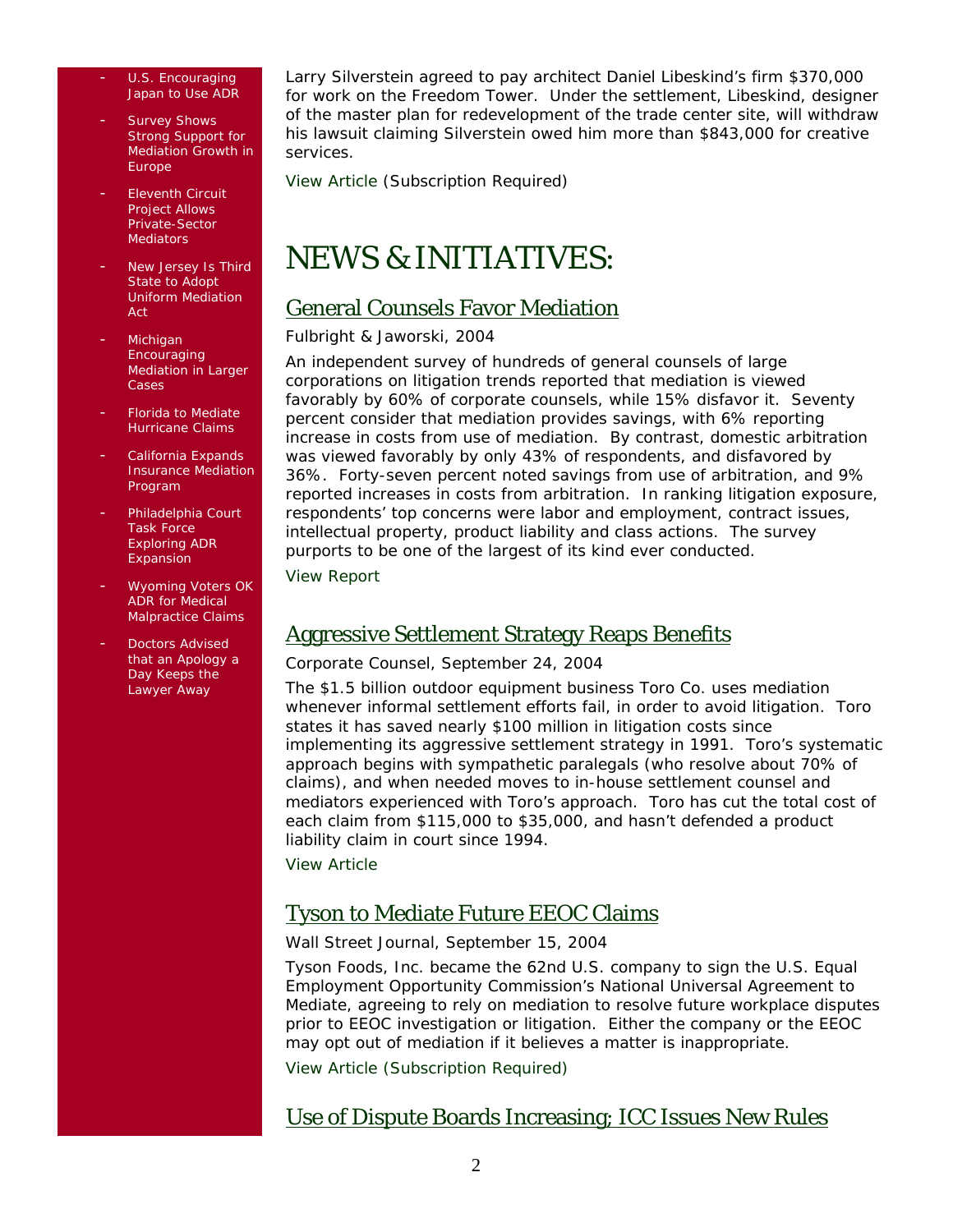### **Contact Information**

Please contact Keith with dispute resolution questions and any matters or issues that might be suitable for mediation or facilitation:

KEITH L. SEAT, 1.D.

 Keith L. Seat, J.D. Mediator and Arbitrator Six Whitehall Court Silver Spring, MD 20901

 Tel: 301-681-7450 Fax: 301-681-9243 Cell: 301-523-5535 [kseat@keithseat.com](mailto:kseat@keithseat.com) [www.keithseat.com](http://www.keithseat.com/)

#### *Jones Day,* December 2, 2004

Use of "dispute boards" has been increasing well beyond the major civil engineering projects where they originated. Dispute boards comprised of one or three neutrals are typically used by parties to an ongoing project who want a dispute resolution process in place to quickly address conflicts that may arise during the project. The process often involves periodic meetings to keep neutrals up to speed on the project so that any disputes can be more quickly resolved. The mere existence of a dispute board encourages cooperation between the parties and often keeps the relationship from becoming adversarial. The World Bank has relied on dispute boards for a decade and includes revised provisions for them in its model contracts. More recently, the International Chamber of Commerce ("ICC") in Paris issued new Dispute Board Rules, which took effect September 1. The essence of dispute boards is often articulated as making decisions, whether binding or advisory, but dispute boards are intended to be quicker and less formal than arbitration. The process may in fact be closer to mediation in many circumstances. The ICC Rules state that a dispute board may informally assist the parties in resolving disagreements by meeting separately with a party and by giving its informal views to the parties.

[View Article](http://www.mondaq.com/article.asp?articleid=29871&email_access=on) 

### Interior Department Testing ADR Option for Administrative Appeals

*ADRWorld,* December 22, 2004

As part of its effort to expand use of alternative dispute resolution, the Interior Department's Board of Land Appeals is beginning an 18-month pilot project to use ADR in suitable cases appealed from Bureau of Land Management decisions. Use of mediation and other forms of ADR would be voluntary. Any neutral could be used, although government-provided neutrals would be free, while the parties would be responsible for payment of private-sector neutrals. The agency suggests that this project could be a model for other federal entities and notes that the U.S. Forest Service has already made inquiries.

[View Article \(Subscription Required\)](http://www.adrworld.com/opendocument.asp?Doc=PoJoxvOLmu%20(subscription%20required))

### HHS Touts New ADR Program

*ADRWorld.com*, September 29, 2004

In late September, the U.S. Department of Health and Human Services began an alternative dispute resolution pilot program for medical negligence claims against the federal government, which it hopes might become a model for other agencies. However, the so-called Early Offers ADR program merely provides a mechanical administrative process for parties to confidentially submit settlement offers and see whether the claimant's offer is less than or equal to an HHS offer.

[View Article \(Subscription Required\)](http://www.adrworld.com/opendocument.asp?Doc=nSYCtWskoK)

### ICANN Ombudsman to Use ADR System for Complaints

*ADRWorld.com*, December 14, 2004

A newly established ombuds office within the Internet Corporation for Assigned Names and Numbers will use alternative dispute resolution to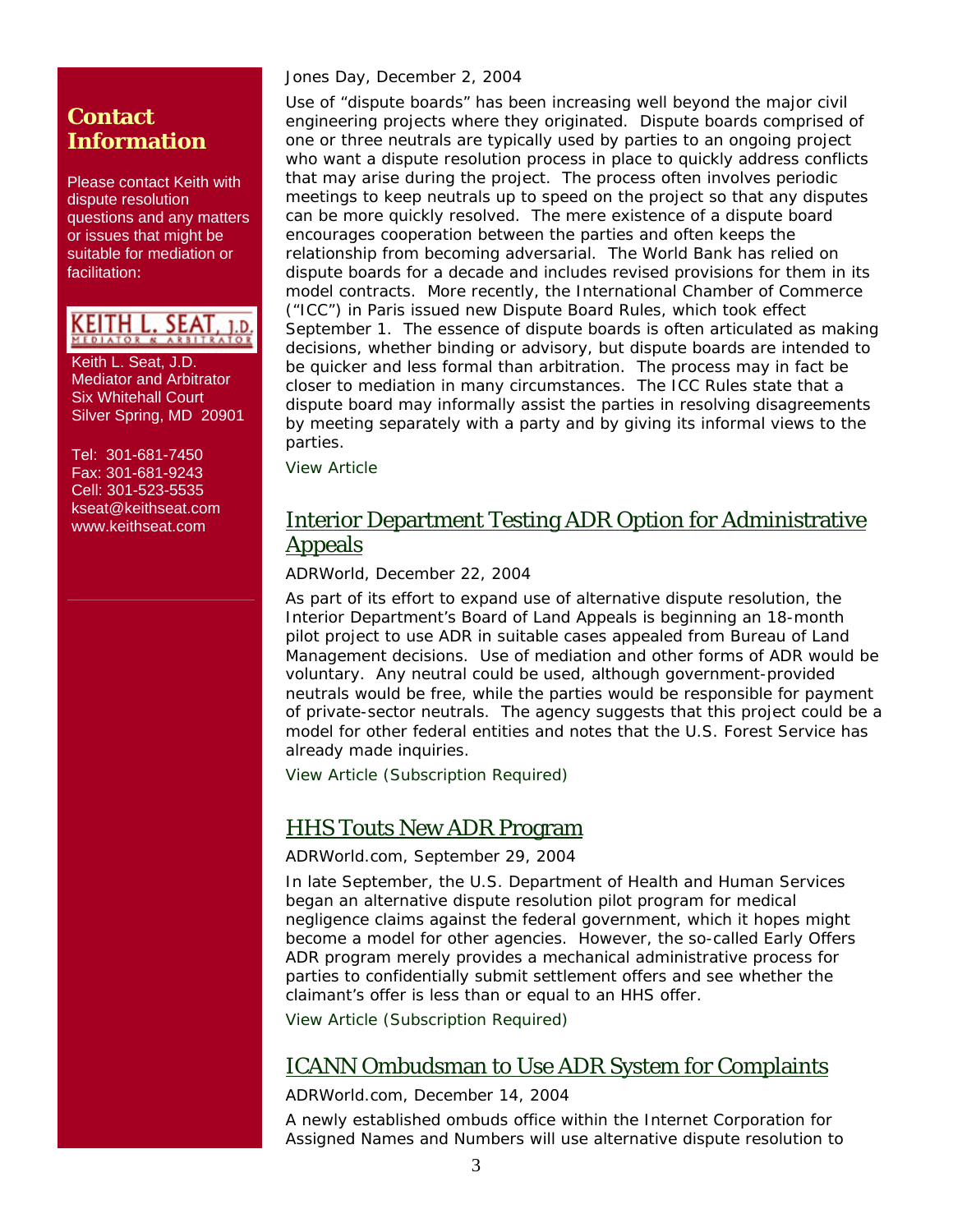handle claims brought as a result of ICANN's actions. The ombudsman will use mediation, neutral fact-finding and conciliation, as appropriate, to help the parties better understand ICANN and resolve concerns before they become formal complaints.

[View Article \(Subscription Required\)](http://www.adrworld.com/opendocument.asp?Doc=vKFOzVjOfU)

### NMB, UMass Developing New ODR Processes

#### *ADRWorld.com*, December 17, 2004

The National Mediation Board ("NMB") and the University of Massachusetts are developing new online dispute resolution ("ODR") processes and techniques for use by federal agencies and the private sector. The University of Massachusetts received a \$700,000 grant from the National Science Foundation at the end of October. The project is scheduled to last three years, with the first year devoted to developing ODR software and then two years using the new tools in a test-bed of the NMB's voluntary grievance mediation program for labor unions and the railroad and airline industries. Software development will focus on visual communication tools and mapping software, with an emphasis on keeping the ODR processes simple and easy to use.

[View Article \(Subscription Required\)](http://www.adrworld.com/opendocument.asp)

### U.S. Delegation Meeting with UK, French Officials on ADR

#### *ADRWorld.com*, December 7, 2004

A U.S. delegation including Supreme Court Justice Stephen G. Breyer and top jurists and legal experts will meet January 23-28 with high-level officials from the United Kingdom and France to discuss emerging issues in international commercial dispute resolution. The meetings will cover mediation as well as arbitration. The U.S. has more experience mediating large commercial cases than does Europe, where companies and courts are just beginning to move in that direction. The delegation plans to release papers after the sessions and there may be future exchange of ideas.

[View Article \(Subscription Required\)](http://www.adrworld.com/opendocument.asp?Doc=bkEGPfzb1v&code=xeht4ORR)

### U.S. Encouraging Japan to Use ADR

#### *ADRWorld.com*, October 22, 2004

The U.S. Office of the Trade Representative is encouraging Japan to establish an overall framework for using ADR in cross-border commerce as part of an ongoing U.S.-Japan competition initiative to promote economic growth and competition in the private sector. In particular, the USTR suggests that foreign lawyers and legal advisors should be able to represent clients in ADR processes in Japan; that ADR provider organizations should be able to administer cases in Japan without government license; that parties can chose what ADR processes and standards to use; and that neutrals are not practicing law and need not be supervised by Japanese lawyers. In addition, the U.S. recommends than ecommerce include processes for online dispute resolution. These recommendations will be discussed over the next year pending issuance of an annual report to heads of state.

[View Article \(Subscription Required\)](http://www.adrworld.com/opendocument.asp?Doc=zsHRoTH8b0)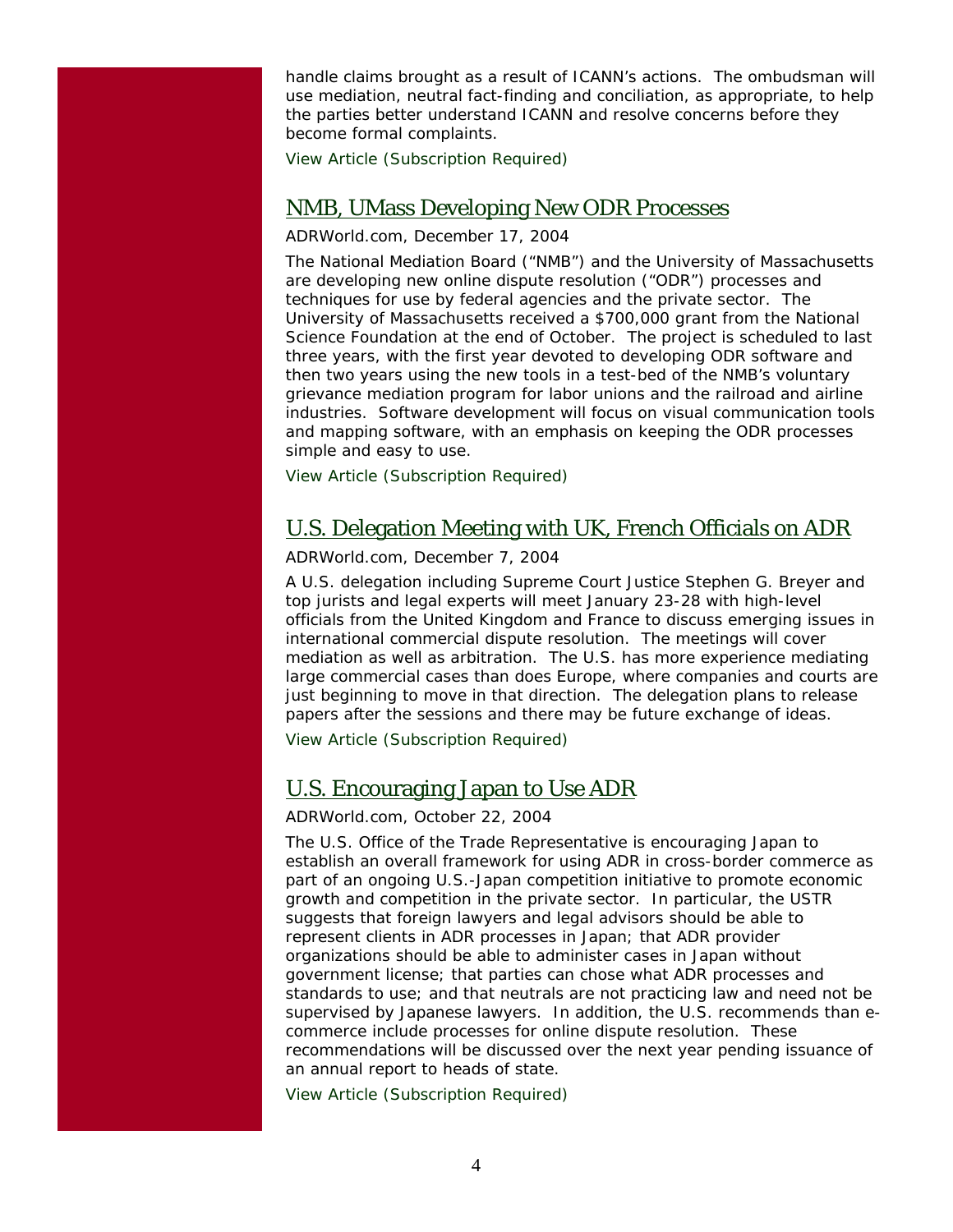### Survey Shows Strong Support for Mediation Growth in Europe

*ADRWorld.com*, December 1, 2004

A survey by the CPR Institute of top European business and legal leaders indicates strong support for more use of mediation in both international and domestic commercial disputes and more training of lawyers and managers in mediation skills and uses. According to the head of CPR, there has been much greater use of mediation in the United Kingdom in the last five years, and use is increasing on the continent as well; courts have instituted pilot mediation programs in Italy, Belgium and the Netherlands. The European Commission issued a policy directive in November to promote greater use of mediation in civil and commercial disputes.

[View Article \(Subscription Required\)](http://www.adrworld.com/opendocument.asp?Doc=lbTLZ29HjU&code=xeht4ORR)

### Eleventh Circuit Project Allows Private-Sector Mediators

#### *ADRWorld.com*, November 4, 2004

The U.S. Court of Appeals for the Eleventh Circuit has launched a two-year pilot project to permit parties to hire outside neutrals in cases the court refers to mediation, which the court states is a first for any federal circuit court. This will allow the parties to have more live mediations and avoid the telephone mediations caused by the court having only three offices across the circuit (which covers Florida, Alabama, Georgia).

[View Article \(Subscription Required\)](http://www.adrworld.com/opendocument.asp?Doc=9XhFbxWJdr&code=xeht4ORR)

### New Jersey Is Third State to Adopt Uniform Mediation Act

#### *ADRWorld.com*, November 29, 2004

New Jersey became the third state (with Illinois and Nebraska) to enact the Uniform Mediation Act on November 22, providing mediation participants with the privilege to prevent disclosure of mediation communications. The New Jersey legislation is very similar to the model act.

[View Article \(Subscription Required\)](http://www.adrworld.com/opendocument.asp?Doc=0J7ZASuzat&code=xeht4ORR)

### Michigan Encouraging Mediation in Larger Cases

#### *ADRWorld.com*, September 23, 2004

Michigan dispute resolution officials are urging state courts to expand their use of mediation in complex and high-dollar civil cases in light of a new study of small claims that shows better collection rates when mediation is used.

[View Article \(Subscription Required\)](http://www.adrworld.com/opendocument.asp?Doc=sUA7PJ1LNH)

### Florida to Mediate Hurricane Claims

#### *ADRWorld.com*, October 15, 2004

With two million insurance claims expected as a result of the four recent large hurricanes, Florida's Department of Financial Services has adopted a new mediation program. It is modeled after the one used to resolve claims from Hurricane Andrew, which successfully resolved 80% of all claims disputes and partially resolved another 10%. Four mediation centers are being established in the state for the new claims by the Collins Center for